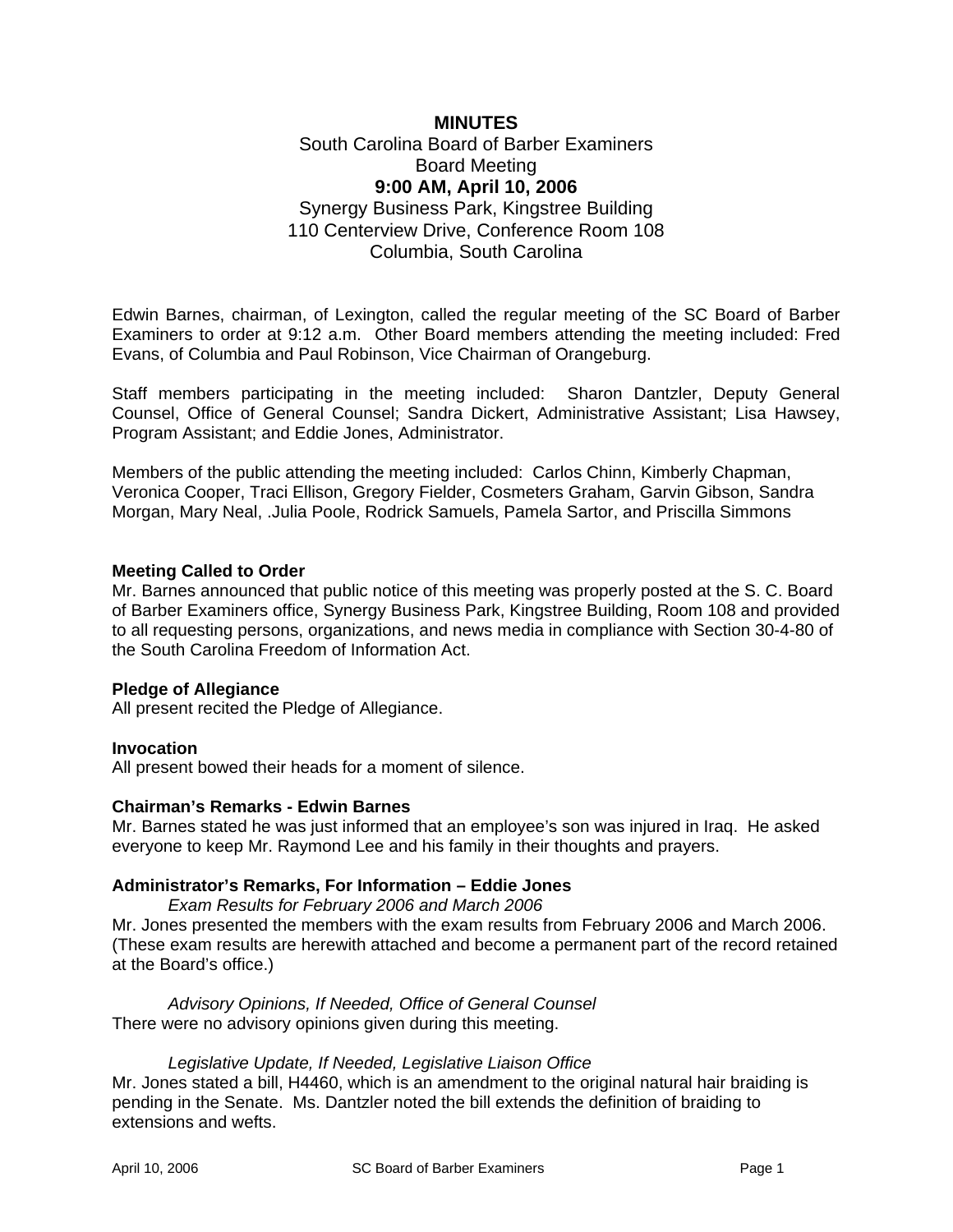Mr. Jones stated PCS would begin administering the written and practical exams, as well as the application process, on July 1, 2006. Mr. Barnes and Mr. Robinson stated Mr. Lang is to speak with the Board regarding the Board's likes and dislikes in regard to the exam.

Ms. Dantzler stated the agreement indicates PCS is to meet with the Board prior to the beginning of the administration of the exam to review the grading criteria and to see what the Board is looking for in the practical exam.

Mr. Jones reminded the Board members that the Statement of Economic Interest forms are due to State Ethics Commission no later than April 17, 2006.

Mr. Robinson stated he has sent a letter informing the Senate committee of his objections and concerns to bill H4460. He indicated that the amendment would move those individuals who are not trained in cosmetology into the practice of cosmetology when wefts and extensions are used in place of natural hair and that the general public would have the expectation of advanced services since the use of wefts would require the cleaning of the hair, possible chemical services and extended services than the Board intended these individuals to provide to the general public. Ms. Dantzler stated the Board of Cosmetology also has objections to the bill.

### **Recess**

The Board took a short recess and returned to public session at 9:30 a.m.

### **Unfinished Business**

Approval to Teach Braiding Course

*a. Mattie Burroughs* 

Mattie Burroughs appeared before the Board during its February 13, 2006 meeting seeking the Board's approval to become a hair-braiding instructor. The Board informed Ms. Burroughs her proposed curriculum did not include required information from the SC Department of Health and Environmental Control (DHEC). Ms. Burroughs has resubmitted the proposed curriculum with information obtained from DHEC. (Ms. Burroughs' proposed curriculum is herewith attached and becomes a permanent part of the record retained at the Board's office.)

Ms. Burroughs was not present for the meeting.

### **New Business**

Approval of Third Student Permits

### *a. Priscilla N. Simmons*

On March 15, 2006 the Board received a letter from Priscilla Simmons seeking the Board's approval of a third student permit to continue on the job training at Ron's Barber Shop in Beaufort. (Ms. Simmons' letter is herewith attached and becomes a permanent part of the record retained at the Board's office.)

Priscilla Simmons appeared before the Board at this time. Ms. Simmons waived her rights to an appearance before the Board without a quorum present. She stated she has approximately 1,600 hours; however, she has been unable to attend school over the past couple of years due to health problems. She indicated her first permit was with Ron's Barber Shop.

### *MOTION*

Mr. Robinson moved the Board approve Ms. Simmons for a third student permit. Mr. Barnes seconded the motion, which carried.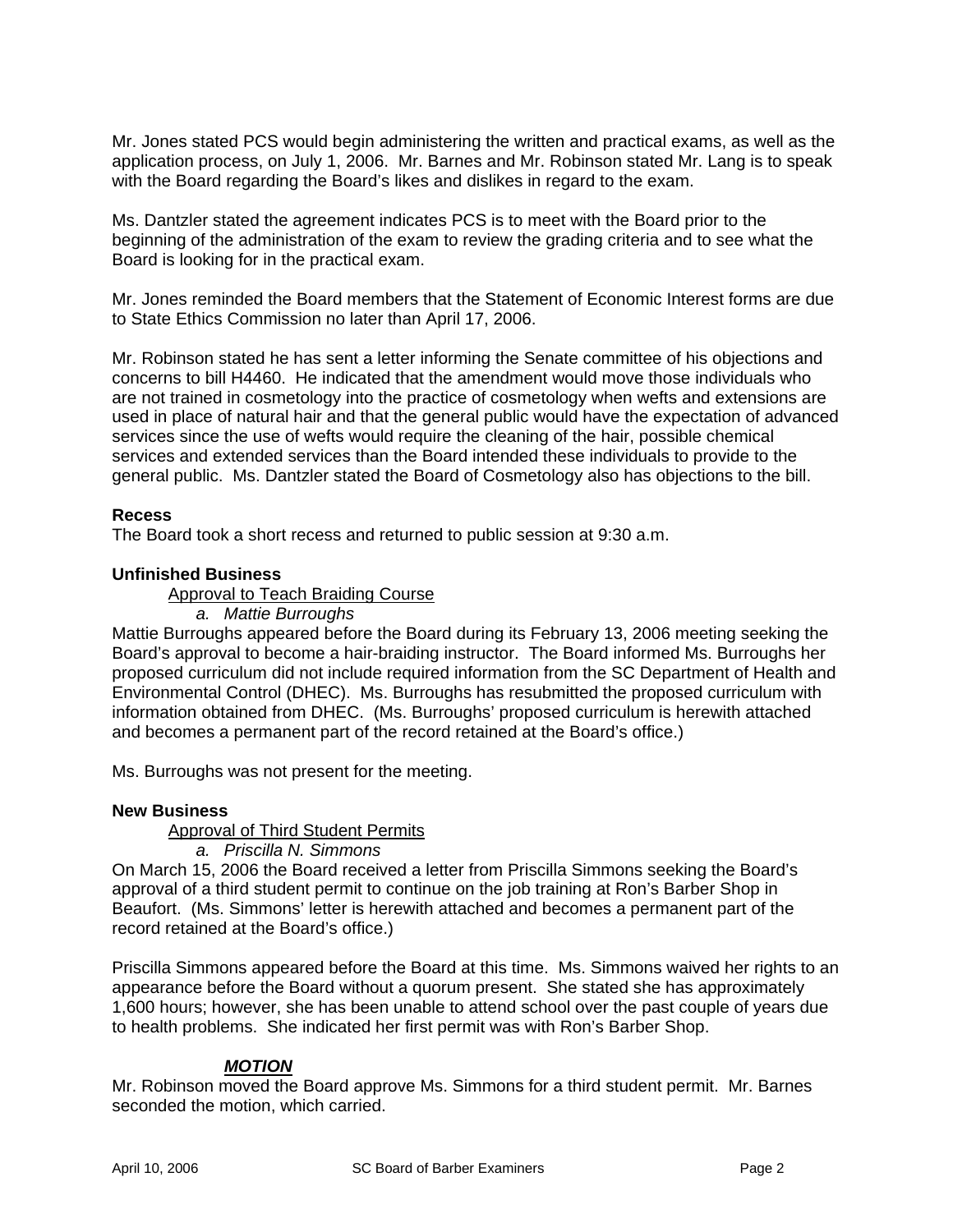### *b. Clyde Bellamy*

On March 21, 2006 the Board received a letter from Clyde Bellamy II seeking the Board's approval of a third student permit to continue on the job training. (Mr. Bellamy's letter is herewith attached and becomes a permanent part of the record retained at the Board's office.)

Mr. Bellamy was not present for the meeting.

### *c. Cosmeters Graham*

On March 31, 2006 the Board received a letter from Cosmeters Graham asking for the Board's approval for a third student permit to continue on the job training. (Mr. Graham's letter is herewith attached and becomes a permanent part of the record retained at the Board's office.)

Cosmeters Graham appeared before the Board at this time. Mr. Graham waived his rights for an appearance before the Board with a full quorum. Mr. Graham stated he has approximately 1,000 hours. He indicated he signed documents regarding his hours with Thompson's Barber College and Personal Touch Barber College. He further stated he is searching for a job and would be attending school part time at Personal Touch Barber College. He said he did not turn in the documents for a second permit; however, he was informed the second permit would have already lapsed.

### *MOTION*

Mr. Robinson made a motion, seconded by Mr. Barnes and carried, that the Board grant Mr. Graham a third student permit.

### Approval to Teach a Braiding Course

*d. Pamela Sartor* 

On March 22, 2006 the Board received a letter from Pamela Sartor asking the Board's approval to teach a six-hour hair-braiding course. Ms. Sartor's letter was accompanied by a course outline and a proposed curriculum. (Ms. Sartor's letter, course outline and proposed curriculum are herewith attached and becomes a permanent part of the record retained at the Board's office.)

Pamela Sartor appeared before the Board at this time and waived her rights to an appearance without a quorum of the Board. Ms. Sartor stated she has not received a curriculum from staff.

Mr. Robinson stated Ms. Sartor has an extensive curriculum, however, she would need to submit her changed curriculum at the next meeting. He further stated her curriculum is for two days, however, the class should be for six hours only.

Mr. Evans arrived at the meeting at this time.

### *e. Sandra M. Morgan*

In March 2006 the Board received a letter from Sandra M. Morgan seeking the Board's approval to teach a six-hour braiding class. Ms. Morgan included a proposed curriculum for the braiding course and a Goal/Mission for the class. (Ms. Morgan's letter with the proposed curriculum and the Goal/Mission are herewith attached and becomes a permanent part of the record retained at the Board's office.)

Sandra M. Morgan appeared before the Board at this time. Mr. Robinson stated Ms. Morgan should obtain a curriculum from staff and submit a revised curriculum. He noted that her class is for a two-day class, however, a six-hour class is all that is needed.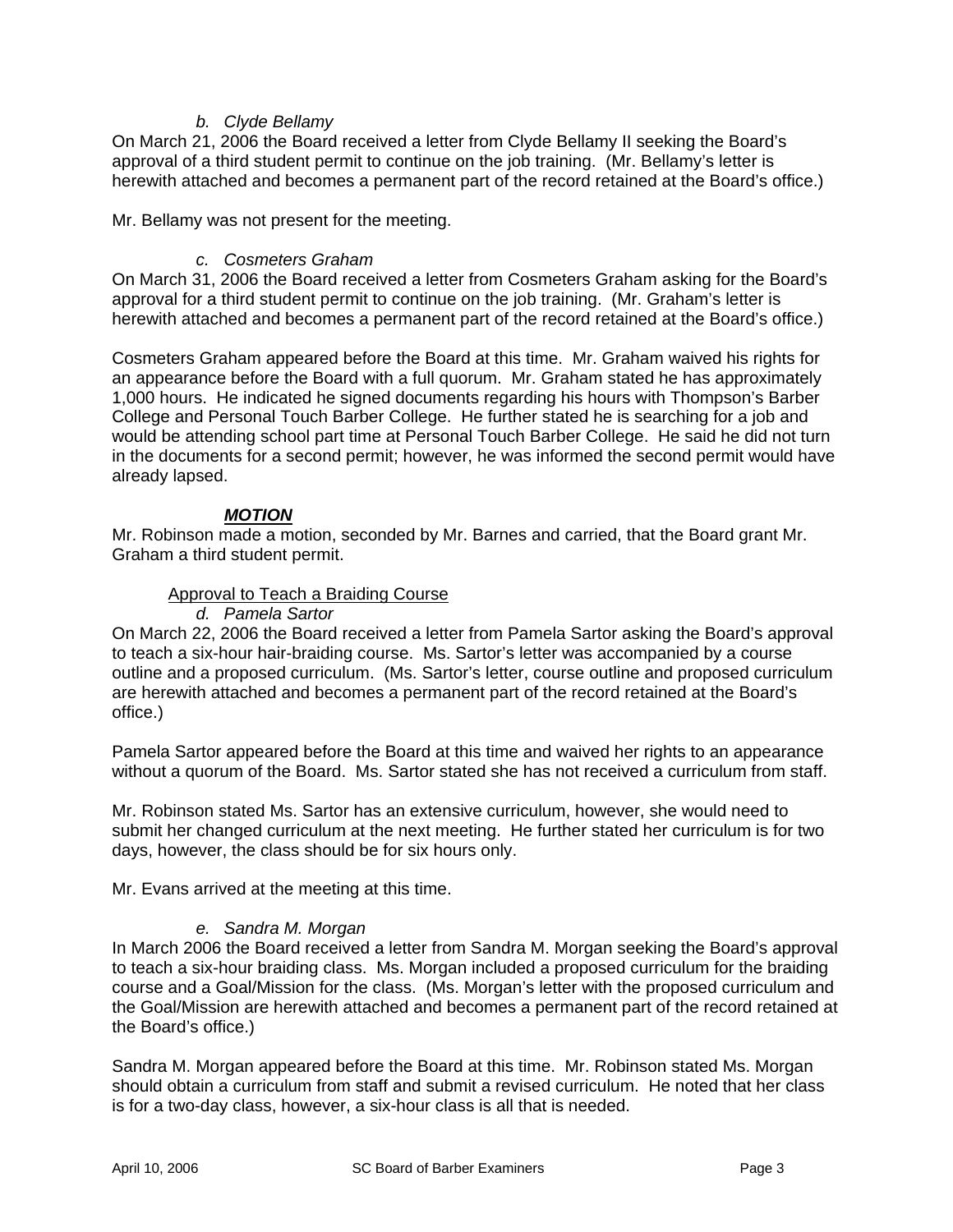# *f. Mary Neal and Traci Ellison*

On April 3, 2006 the Board received a letter from Mary Neal and Traci Ellison seeking the Board's approval to become instructors for a six-hour braiding course. Ms. Neal and Ms. Ellison included a proposed course outline for the course and gave a brief professional background on their work experience. (The letter from Ms. Neal and Ms. Ellison along with the proposed course outline are herewith attached and become a permanent part of the record retained at the Board's office.)

Mr. Robinson stated the proposed curriculum is too extensive. He asked if they are aware the Board would be administering the exam. Ms. Ellison and Ms. Neal answered affirmatively. Discussion on the proposed curriculum ensued. He asked that they resubmit a curriculum under the proposed guidelines.

Mr. Robinson suggested the candidates receive a guideline prior to submitting a proposed curriculum. Mr. Jones stated staff refers candidates to the Board's web page, which has the appropriate information. He further stated staff would review the curriculum and would return the documents should the curriculum exceed the guidelines.

Mr. Evans apologized for being late for the meeting.

#### **Approval of the February 13, 2006 Meeting Minutes**  *MOTION*

Mr. Robinson moved the Board approve the minutes of the February 13, 2006 meeting as presented. Mr. Evans seconded the motion, which carried unanimously.

### Approval of Barber School Applications

*g. GE' Montes Barber College – Garvin L. Gibson* 

On March 1, 2006 the Board received a barber school application, proposed curriculum and layout of the school from Garvin L. Gibson. The school, GE' Montes Barber College, would be located in Anderson. (The school application is herewith attached and become a permanent part of the record retained at the Board's office.)

Garvin Gibson appeared before the Board at this time. Mr. Gibson stated the school would have ten barber chairs. He indicated the classroom could house as many as 15 to 20 students; however, he would begin with 10 students.

Mr. Evans stated he would inspect the school on Monday, April 17, 2006.

### *MOTION*

Mr. Evans made a motion, seconded by Mr. Robinson and unanimously carried, that the Board approve the school contingent upon inspection.

### *h. Profile Barber Institute – Rodrick Samuels*

On March 22, 2006 the Board received a barber school application and proposed curriculum from Rodrick Samuels. The school, Profile Barber Institute, would be located in North Charleston. (The application and curriculum are herewith attached and becomes a permanent part of the record retained at the Board's office.)

Rodrick Samuels appeared before the Board at this time. Mr. Samuels stated the building is 4,000 square feet and he plans on having ten students. He is tentatively scheduled to open in June 2006.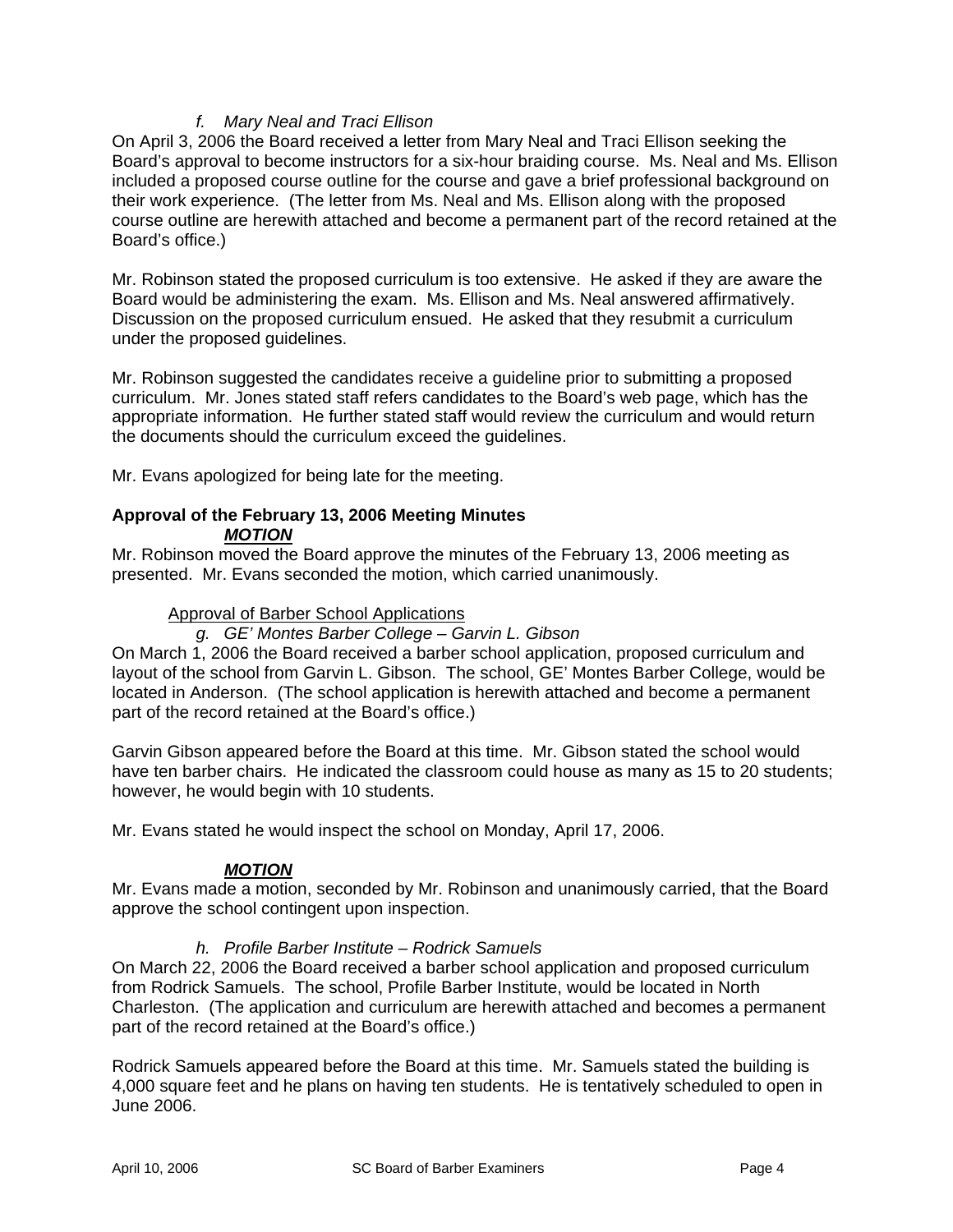Mr. Evans asked Mr. Samuels to contact staff when the school is ready for inspection.

# *MOTION*

Mr. Evans moved the Board approve this school contingent upon inspection. Mr. Robinson seconded the motion, which carried unanimously.

### i. *Nairobi Barber University – Kimberly Chapman*

On March 10, 2006 the Board received a barber school application from Kimberly and William P. Chapman, Jr. The school, Nairobi Barber University, would be located in Fountain Inn. The application included the course objectives, a layout of the school and a proposed curriculum course requirement. (The application, course objectives, school layout and curriculum course requirement are herewith attached and becomes a permanent part of the record retained at the Board's office.)

Kimberly Chapman appeared before the Board at this time. Ms. Chapman stated the building is 2,500 square feet and she plans to have ten students.

Mr. Evans asked Ms. Chapman if she had met any resistance from the Commission on Higher Education on the use of "University" in the school name. He further stated she should contact the Commission on Higher Education regarding the use of "University" in the school name.

### *MOTION*

Mr. Evans made a motion, seconded by Mr. Robinson and unanimously carried that the Board approve the application, contingent upon an inspection by the Board.

### Approval of Consent Order – Gregory Fielder, Number One Cuts

Ms. Dantzler briefed the Board on the consent order in regard to Gregory Fielder, owner of Number One Cuts.

### *MOTION*

Mr. Robinson moved the Board approve the consent order in regard to Mr. Fielder. Mr. Evans seconded the motion, which carried unanimously.

### *Mary Neal and Traci Ellison*

Ms. Neal stated she would like for the Board to appeal the decision on their request. She further stated an individual approached the Board prior to the meeting.

Mr. Robinson stated the individual who appeared before Board prior to the meeting was making personal remarks to him. He further stated his decision in requiring them to resubmit a curriculum was based on the proposed curriculum as it was presented to the Board.

### *MOTION*

Mr. Evans made a motion, seconded by Mr. Robinson and unanimously carried, that this matter be discussed in executive session.

### **Public Comments**

Carlos Chinn asked the Board how to form an association in the Greenville area. Mr. Barnes stated the Board could not become involved in the formation of an association. He further stated staff could answer Mr. Chinn's question following the meeting.

Mr. Chinn stated he has been working in the Greenville area and he has not seen an inspector in the last three years. He further stated he has received an employment application for an